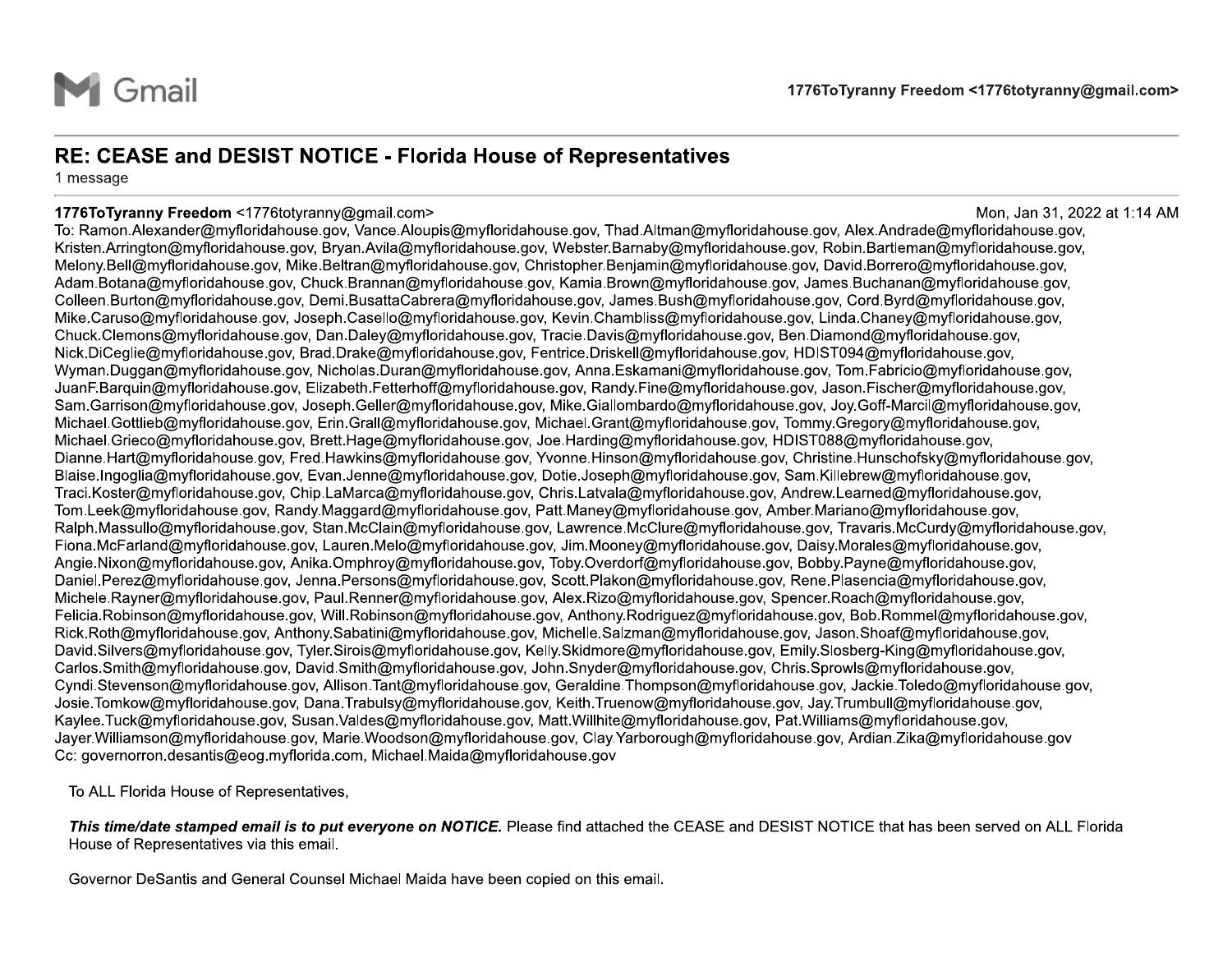ALL Florida House of Representatives are bound to and have sworn an oath to uphold the Constitution of the United States of America!

## Preamble to the Constitution of the United States of America

"We the People of the United States, in Order to form a more perfect Union, establish Justice, insure domestic Tranquility, provide for the common defence, promote the general Welfare, and secure the Blessings of Liberty to ourselves and our Posterity, do ordain and establish this Constitution for the United States of America." (Emphasis added)

## Article. VI. - Debts, Supremacy, Oaths

"This Constitution, and the Laws of the United States which shall be made in Pursuance thereof; and all Treaties made, or which shall be made, under the Authority of the United States, shall be the supreme Law of the Land; and the Judges in every State shall be bound thereby, any Thing in the Constitution or Laws of any State to the Contrary notwithstanding." (Emphasis added)

## Article. VI. - Debts, Supremacy, Oaths

"The Senators and Representatives before mentioned, and the Members of the several State Legislatures, and all executive and judicial Officers, both of the United States and of the several States, shall be bound by Oath or Affirmation, to support this Constitution;" (Emphasis added)

### Article 1 - The Legislative Branch

#### Section 10 - Powers prohibited of States

"No State shall enter into any Treaty, Alliance, or Confederation; grant Letters of Marque and Reprisal; coin Money; emit Bills of Credit; make any Thing but gold and silver Coin a Tender in Payment of Debts; pass any Bill of Attainder, ex post facto Law, or Law impairing the **Obligation of Contracts**, or grant any Title of Nobility." (Emphasis added)

All Florida House of Representatives are hereby ordered to CEASE and DESIST from ALL unconstitutional legislative action that has and is violating the GUARANTEED RIGHTS of LIFE, LIBERTY and PROPERTY of We the People of the State of Florida. If anyone of you fail to do so We the People intend to bring suit for punitive damages against every person and it will be a TRIAL BY JURY under COMMON LAW/SUBSTANTIVE LAW under the Constitution of the United States of America and the Constitution of the State of Florida. No case tried by a JURY shall be reexamined in any court in the United States because We the People ordained the Constitution of the United **States of America** and We the People stated that in the Preamble.

This court opinion validates the legislature is restricted.

"The legislature may not, under quise of extending injunction to new situation, interfere with right of jury trial in cases covered by Constitution." (emphasis added) Com. v. Dietz, 132 A. 572 (1926)

## **Bill of Rights**

Amendment 7 - Trial by Jury in Civil Cases. Ratified 12/15/1791.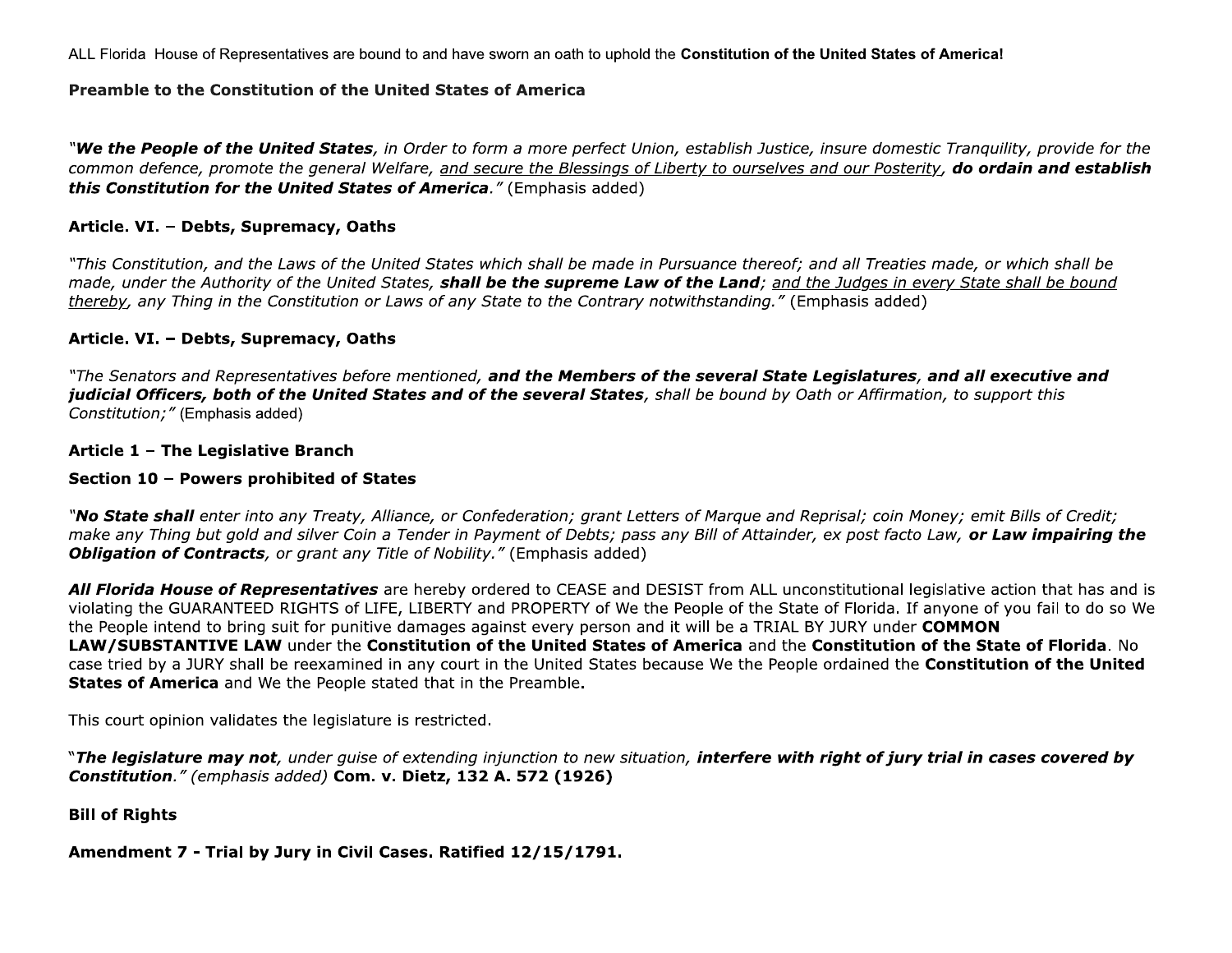"In Suits at common law, where the value in controversy shall exceed twenty dollars, the right of trial by jury shall be preserved, and no fact tried by a jury, shall be otherwise reexamined in any Court of the United States, than according to the rules of the common law."

# **Constitution of the State of Florida**

# SECTION 22. Trial by jury.

"The right of trial by jury shall be secure to all and remain inviolate. The qualifications and the number of jurors, not fewer than six, shall be fixed by law."

# We the People will then make a presentment to the Grand Jury for criminal prosecution as well.

No person receiving compensation from the tax dollars of We the People are **granted immunity** when you are acting outside your Constitutional roles that We the People defined in the Constitution of the United States of America and the Constitution of the State of Florida.

## **Bill of Rights**

## Amendment 5 - Trial and Punishment, Compensation for Takings. Ratified 12/15/1791.

"No person shall be held to answer for a capital, or otherwise infamous crime, *unless on a presentment or indictment of a Grand Jury*, except in cases arising in the land or naval forces, or in the Militia, when in actual service in time of War or public danger; nor shall any person be subject for the same offense to be twice put in jeopardy of life or limb; nor shall be compelled in any criminal case to be a witness against himself, nor be deprived of life, liberty, or property, without due process of law; nor shall private property be taken for public use, without just compensation." (Emphasis added)

The following court opinions validate your violation of the Constitution of the United States of America and the Constitution of the State of Florida.

"The first ten amendments to the Constitution, adopted as they were soon after the adoption of the Constitution, are in the nature of the bill of rights, and were adopted in order to quiet the apprehension of many, that without some such declaration of rights the government would assume, and might be held to possess, the power to trespass upon those rights of persons and property which by the Declaration of Independence were affirmed to be unalienable rights." United States v. Twin City Power Co., 350 U.S. 222 (1956)

"All laws which are repugnant to the Constitution are null and void." Marbury v. Madison, 5 U.S. 137 (1803)

"An unconstitutional act is not law; it confers no rights; it imposes no duties; affords no protection; it creates no office; it is in legal contemplation, as inoperative as though it had never been passed." Norton v. Shelby County, 118 U.S. 425 (1886)

"Waivers of Constitutional Rights, not only must they be voluntary, they must be knowingly intelligent acts done with sufficient awareness." "If men, through fear, fraud, or mistake, should in terms renounce or give up any natural right, the eternal law of reason and the grand end of society would absolutely vacate such renunciation. The right to freedom being a gift of ALMIGHTY GOD, it is not in the power of man to alienate this gift and voluntarily become a slave." -Samuel Adams, 1772 Brady v. U.S., 397 U.S. 742, 748

"No state legislator or executive or judicial officer can war against the Constitution without violating his undertaking to support it." Cooper v. Aaron, 358 U.S. 1, 78 S.Ct. 1401 (1958)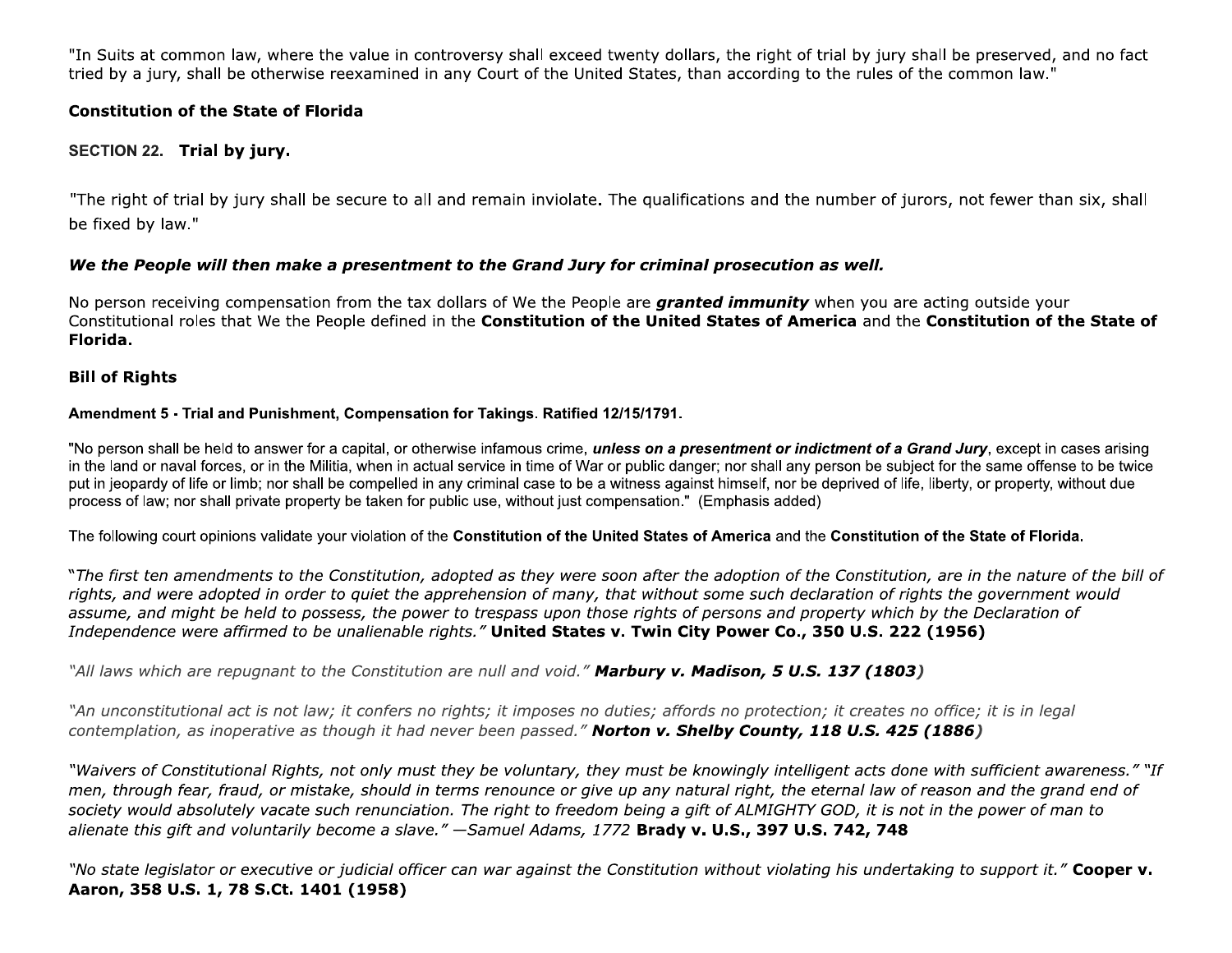"It is the duty of all officials whether legislative, judicial, executive, administrative, or ministerial to so perform every official act as not to violate constitutional provisions." Williamson v. U.S. Department of Agriculture, 815 F.2d. 369, ACLU Foundation v. Barr, 952 F.2d. 457, 293 U.S. App. DC 101, (CA DC 1991).

"Where rights secured by the Constitution are involved, there can be no rule making or legislation which would abrogate them." Miranda v. Arizona

If the Florida State legislature attempt to manipulate the courts to use rules of civil procedure instead of COMMON LAW/ SUBSTANTIVE LAW when We the People file a lawsuit against the Florida State legislature then you are also engaged in acts of TREASON with any judge that would attempt such an unconstitutional treasonous act.

"When a judge acts where he or she does not have jurisdiction to act, the judge is engaged in an act or acts of treason." **Cohens v. Virginia,** 19 US (6 Wheat) 264, 404, 5 L.Ed 257 (1821)

**SUBSTANTIVE LAW: "That part of the law which the courts are established to administer**, as opposed to the rules

according to which the substantive law Itself is administered. That part of the law which creates, defines, and regulates rights, as

opposed to adjective or remedial law, which prescribes the method of enforcing rights or obtaining redress for their invasion." - Black's

Law Dictionary (emphasis added)

We the People under Article 1 - Declaration of Rights in the Constitution of the State of Florida state that WE RETAIN the political power and OUR RIGHTS of LIFE, LIBERTY and PROPERTY cannot be usurped by any person receiving tax dollars as compensation. The Declaration of Independence lists the usurpations of king George and We the People will not allow anyone receiving compensation from our tax dollars - that We the People elected to obey US - to usurp any RIGHTS now!

**SECTION 1. Political power.**—All political power is inherent in the people. The enunciation herein of certain rights shall not be construed to deny or impair others retained by the people.

**SECTION 2. Basic rights.**—All natural persons, female and male alike, are equal before the law and have inalienable rights, among which are the right to enjoy and defend life and liberty, to pursue happiness, to be rewarded for industry, and to acquire, possess and protect property. No person shall be deprived of any right because of race, religion, national origin, or physical disability.

History.-Am. S.J.R. 917, 1974; adopted 1974; Am. proposed by Constitution Revision Commission, Revision No. 9, 1998, filed with the Secretary of State May 5, 1998; adopted 1998; Am. proposed by Constitution Revision Commission, Revision No. 6, 2018, filed with the Secretary of State May 9, 2018; adopted 2018. My request is to meet with you as soon as possible to discuss executive action you need to take as the Governor for the future of the State of Florida that can have a positive impact on the State of Florida when you are no longer Governor in the event we have a tyrant in your position someday.

The Preamble to the Bill of Rights was very clear that ALL 10 Amendments are RIGHTS and not suggestions! The Preamble to the Bill of Rights also was very clear that the Amendments were passed to prevent ABUSE of the powers of the CONSTITUTION and to prevent MISCONSTRUCTION as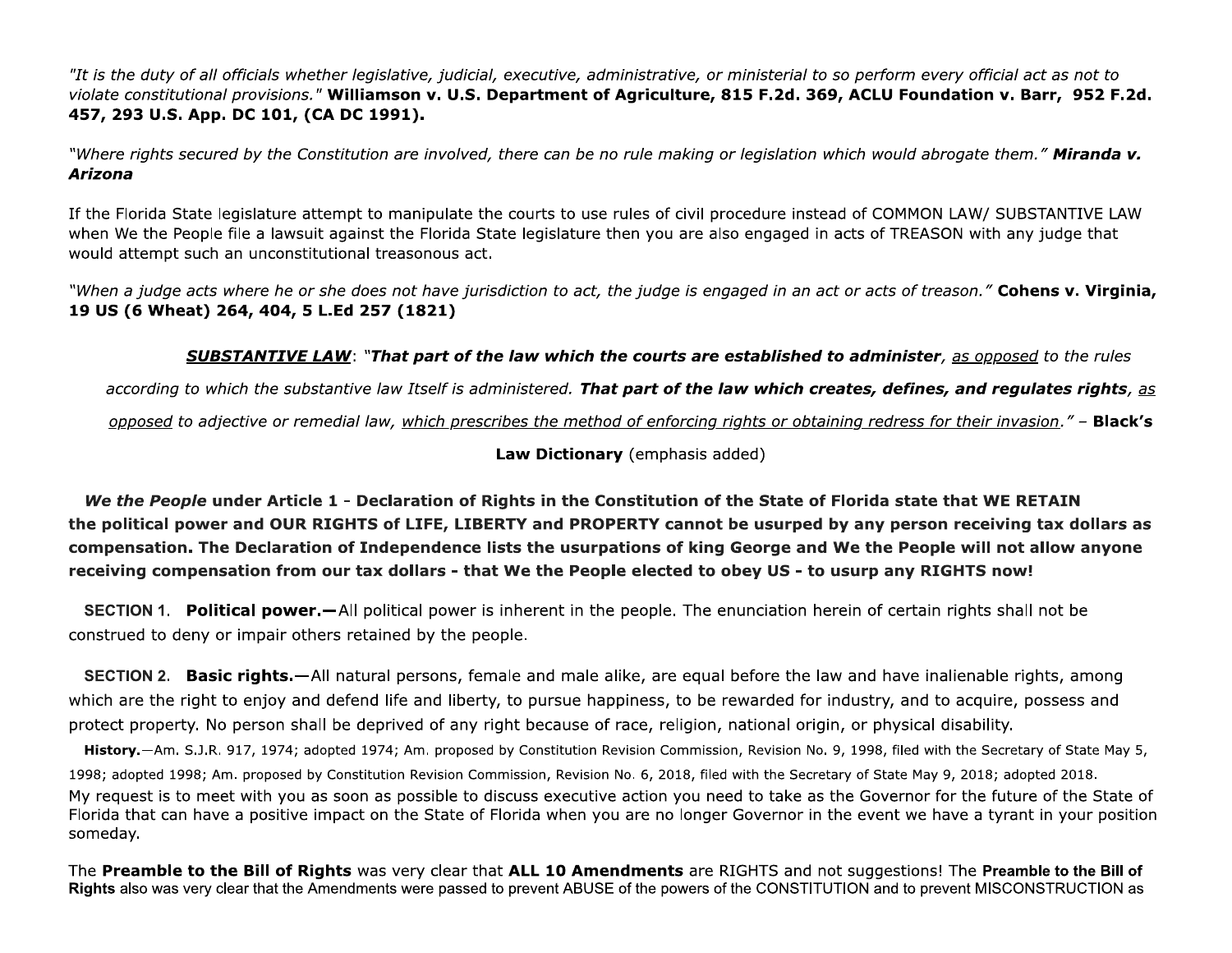the Florida State legislature is attempting in denying Constitutional Carry that you have NO JURISDICTION to pass!

"THE Conventions of a number of the States, having at the time of their adopting the Constitution, expressed a desire, in order to prevent misconstruction or abuse of its powers, that further declaratory and restrictive clauses should be added: And as extending the ground of public confidence in the Government, will best ensure the beneficent ends of its institution." (Emphasis added)

ALL Florida State legislators have violated the Constitutional Right to Constitutional Carry by even having any legislation to restrict OUR RIGHT to protect ourselves from tyrannical legislators that you have become!

### **Bill of Rights - Second Amendment**

"A well regulated Militia, being necessary to the security of a free State, the right of the people to keep and bear Arms, shall not be infringed." (Emphasis added)

Also, the Florida House of Representatives has committed TREASON under Article 1 Section 8 - Declaration of Rights of the Constitution of the State of Florida by adding the following UNCONSTITUTIONAL CLAUSE "except that the manner of bearing arms may be regulated by law."

To share personally how ridiculous the State and federal legislators are about unconstitutional legislation to restrict LAWFUL FIREARM OWNERSHIP I had a brother killed by a drunk driver. Alcohol and vehicles have caused more deaths than any firearm but I am not advocating for the abolition of vehicles or alcohol because it was neither of those that killed my brother it was the irresponsible person that killed my brother.

Under the State and federal legislators ridiculous logic they should be banning alcohol and vehicles.

The States had already declared that the **Bill of Rights** were to prevent misconstruction or abuse of the powers of the Constitution so the State of Florida MUST make sure the Militia is organized and funded immediately!

The **Constitution of the United States of America** is the SUPREME LAW OF THE LAND that is a CONTRACT between We the People and anyone receiving tax dollars from We the People as compensation and the following clauses validate the calling forth of the Militia per the Constitution of the State of Florida under Article 4 Executive Section 1 - Governor:

"(d) The governor shall have power to call out the militia to preserve the public peace, execute the laws of the state, suppress insurrection, or repel invasion."

Under the Constitution of the State of Florida under Article 1 Section 7 - Military Power - the military power is subordinate to the civil or Militia power:

"The military power shall be subordinate to the civil."

The **Constitution of the United States of America** is very clear Congress is required to call forth the Militia to be governed by the States under Article 1 Section 8 - Powers of Congress:

## "To provide for calling forth the Militia to execute the Laws of the Union, suppress Insurrections and repel Invasions;

To provide for organizing, arming, and disciplining the Militia, and for governing such Part of them as may be employed in the Service of the United States, reserving to the States respectively, the Appointment of the Officers, and the Authority of training the Militia according to the